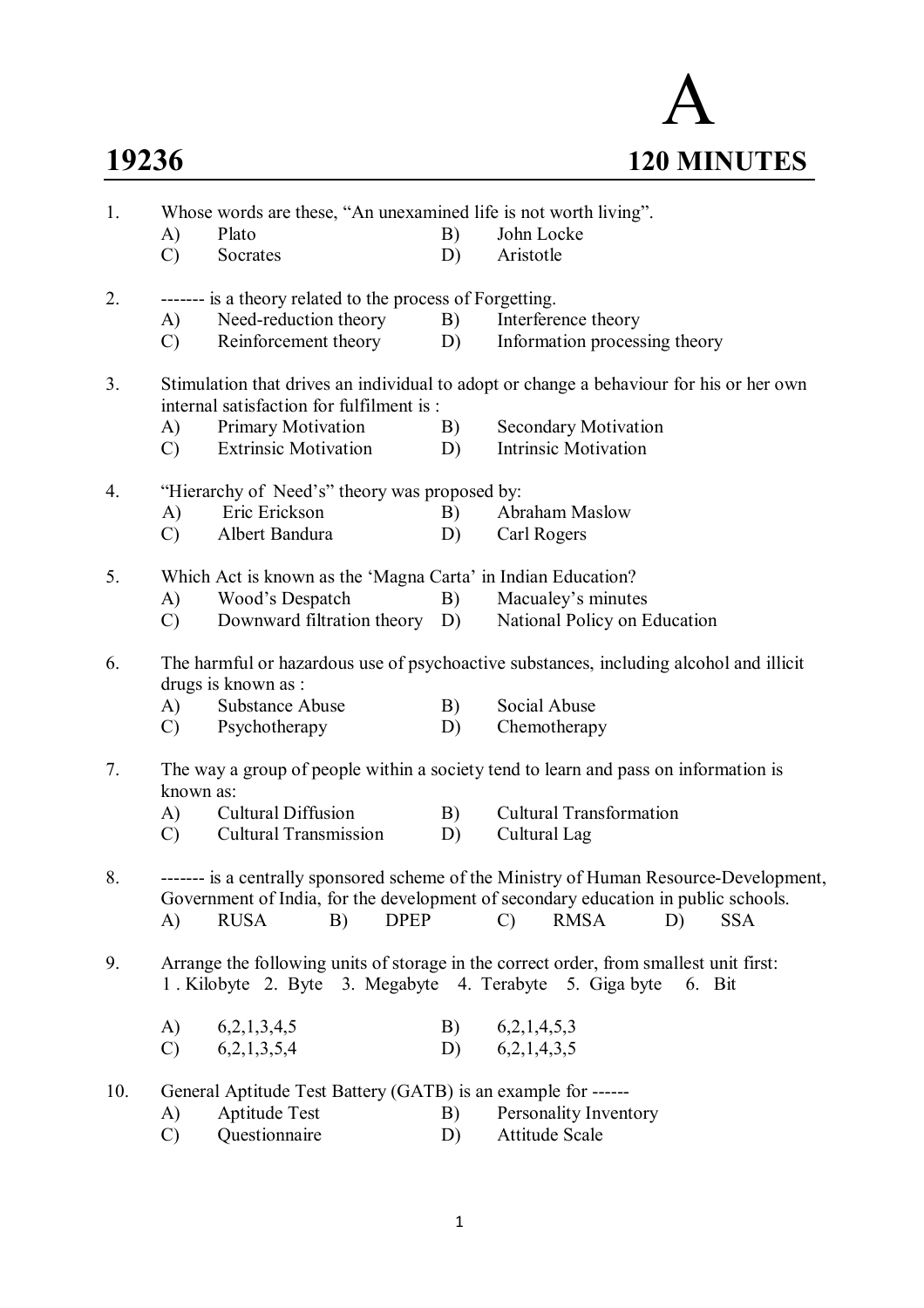| 11. | The type of Qualitative research which involves examining past events to draw<br>conclusions and make predictions about the future is : |                                                                                                                                                                                                                            |    |              |                  |               |                                                   |    |              |
|-----|-----------------------------------------------------------------------------------------------------------------------------------------|----------------------------------------------------------------------------------------------------------------------------------------------------------------------------------------------------------------------------|----|--------------|------------------|---------------|---------------------------------------------------|----|--------------|
|     | A)<br>$\mathcal{C}$                                                                                                                     | <b>Experimental Research</b><br>Historical Research                                                                                                                                                                        |    |              | B)<br>D)         |               | Descriptive Research<br>Quantitative Research     |    |              |
| 12. | A)<br>$\mathcal{C}$                                                                                                                     | ------- is a model of computer data storage in which the digital data is stored<br>in and accessible from multiple distributed connected resources.<br>Cloud storage<br>Super computing                                    |    |              | B)<br>D)         |               | Social networking<br>Green computing              |    |              |
| 13. | A)                                                                                                                                      | An unsolicited e-mail message send to many recipients at once is called as:<br>Worm                                                                                                                                        | B) | Virus        |                  | $\mathcal{C}$ | Spam                                              | D) | Threat       |
| 14. | The State level agency set up for imparting Educational Management Training to<br>the stakeholders in educational sector in Kerala is:  |                                                                                                                                                                                                                            |    |              |                  |               |                                                   |    |              |
|     | A)                                                                                                                                      | <b>NUEPA</b>                                                                                                                                                                                                               | B) | <b>SCERT</b> |                  | $\mathcal{C}$ | <b>SIEMAT</b>                                     | D) | DIET's       |
| 15. | A)<br>B)<br>$\mathcal{C}$<br>D)                                                                                                         | The chairman of a teacher selection board should be:<br>Able to evaluate the teaching competency of the candidates<br>Able to judge the personality of the candidates<br>Fair and impartial to candidates<br>All the above |    |              |                  |               |                                                   |    |              |
| 16. | A)<br>$\mathcal{C}$                                                                                                                     | -------- is a system of behaviours and psychological processes occurring within a<br>social group or between social groups.<br>Group Cohesion<br>Group Interaction                                                         |    |              | B)<br>D)         |               | Group Communication<br>Group Dynamics             |    |              |
| 17. | A)<br>$\mathcal{C}$                                                                                                                     | The concept of 'Global Village' was propounded by:<br>Paulo Friere<br>Marshall McLuhan                                                                                                                                     |    |              | B)<br>D)         |               | Swami Vivekananda<br>Maria Montessori             |    |              |
| 18. | A)                                                                                                                                      | Morpheme is a component of ------<br>Creativity                                                                                                                                                                            | B) | Intelligence |                  | $\mathcal{C}$ | <b>Thinking</b>                                   | D) | Language     |
| 19. | A)<br>$\mathcal{C}$                                                                                                                     | ------- is a theory of knowledge according to which human development is socially<br>situated and knowledge is constructed through interaction with others in the society.<br>Conditioning theory<br>Gestalt theory        |    |              | B)<br>D)         |               | Social Constructivism<br>Cognitive Constructivism |    |              |
| 20. | A)<br>$\mathcal{C}$                                                                                                                     | Which psychologist coined the terms "Storm and Stress" in Adolescence?<br>Clark L. Hull<br><b>Stanley Hall</b>                                                                                                             |    |              | B)<br>D)         |               | Lawrence Kohlberg<br>Jerome Bruner                |    |              |
| 21. | A)                                                                                                                                      | The practice of members of society starts deviating from the values they hold dear is:<br>Social Inertia B)                                                                                                                |    |              | Acculturation C) |               | Cultural lag                                      | D) | Value Crisis |
| 22. | A)                                                                                                                                      | 'Critical Pedagogy' is the contribution of which philosopher?<br>Paulo Freire B)                                                                                                                                           |    | Rousseau     |                  | $\mathcal{C}$ | John Locke                                        | D) | John Dewey   |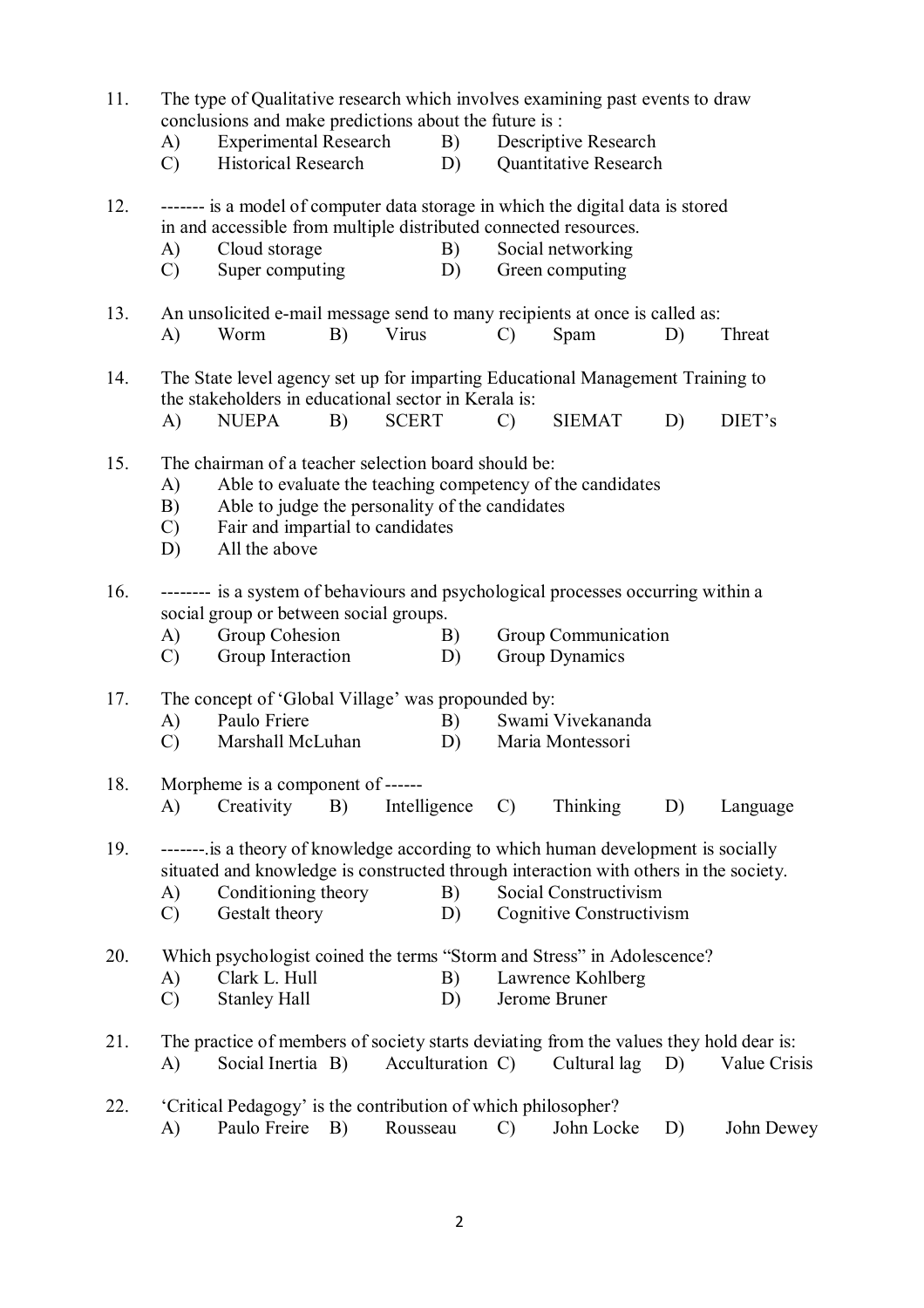- 23. -------- is the representation in graphical form which shows the rate of learning over time or repeated experiences.
	- A) Learning Plateau B) Learning Curve
	- C) Pie Diagram D) Histogram
- 24. Programmed Instruction is based on:
	- A) Need-Reduction Theory B) Pavlonian Conditioning
	- C) Classical Conditioning D) Operant Conditioning
- 25. A variety of instructional techniques used to move students progressively towards stronger understanding which leads to greater independence in the learning process :
	- A) Situated learning B) Scaffolding
	- C) Mastery learning D) Programmed learning
- 26. The expansion of IEDSS is:
	- A) Integrated Education for Departments related to Sciences and Social sciences
	- B) Inclusive Education for Disabled at Secondary Stage
	- C) Integrated Education for Disabled at Secondary Stage
	- D) None of the above
- 27. Which of the following is an essential criteria of a creative product?
	- A) Reliability B) Fluency C) Objectivity D) Commonality
- 28. Learning educational psychology is essential for a teacher because:
	- A) teacher can acquire subject competency
	- B) teaching skills can be enhanced
	- C) teacher can plan appropriate learning strategies suitable to the learner
	- D) professional growth of teacher can be ensured
- 29. Concept Attainment Model emphasises:
	- A) Deductive approach B) Intuitive approach
	- C) Analytic approach D) Inductive approach
- 30. A teacher wants to study the learning problems of his students and take measures to solve the problems based on his findings. Here the type of research used is:
	- A) Survey B) Case study
	- C) Action Research D) Experiment
- 31. Persons With Disabilities (PWD) Act was formulated in the year A) 1992 B) 1995 C) 1999 D) 2002
- 32. Which of the following is the most appropriate strategy to promote creativity of students?
	- A) Brainstorming B) Simulation
	- C) Questioning D) Lecturing
- 33. A child bitten by a white dog is not afraid of black dogs. This is an example of:
	- A) Stimulus generalization B) Stimulus substitution
	- C) Stimulus discrimination D) Spontaneous recovery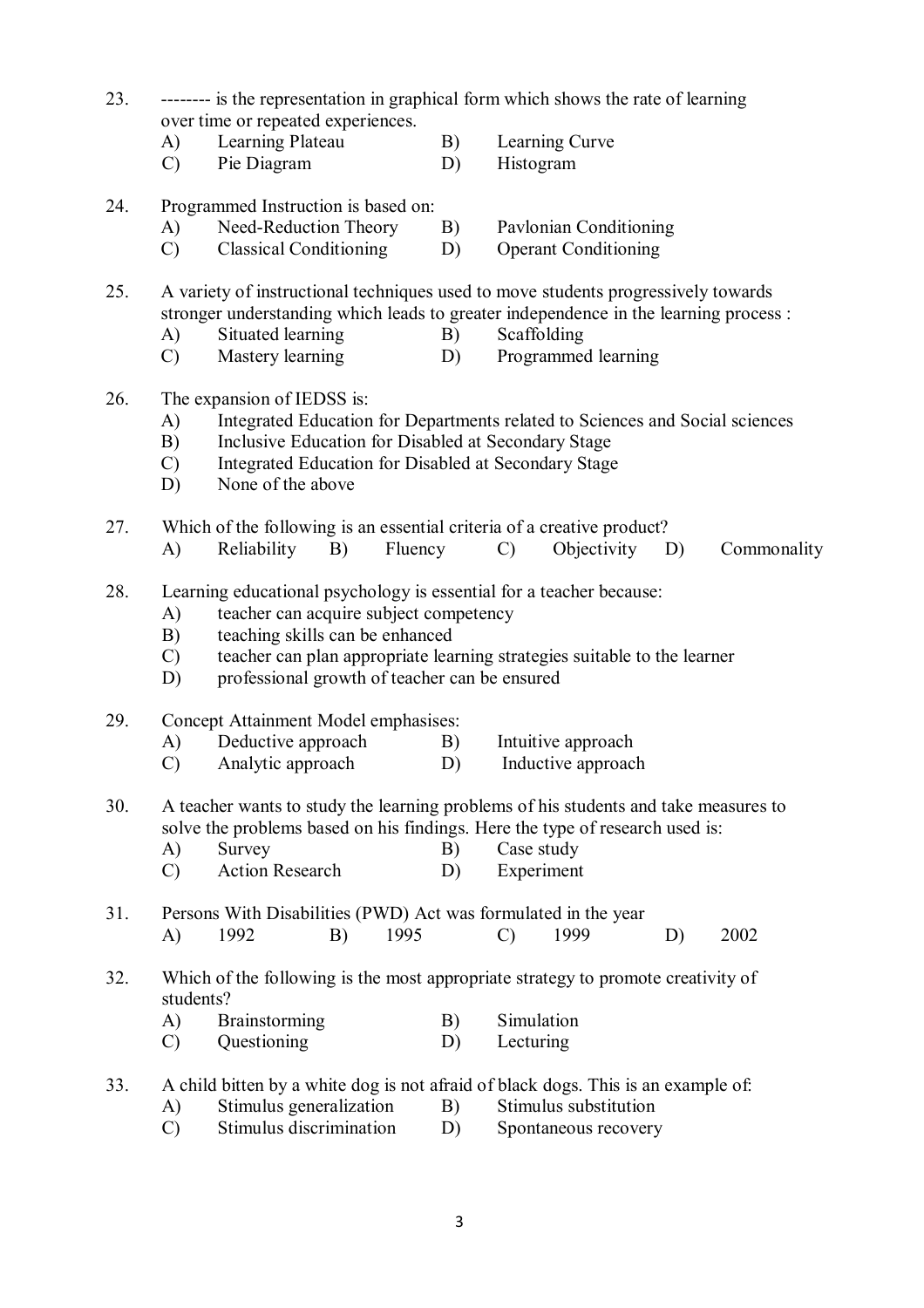- 34. An example for graphical aid is
	- A) Bulletin board B) Peg board
	- C) Poster D) Flannel board
- 35. Accepting norms and values of society where the individual lives is called
	- A) Enculturation B) Cultural lag<br>
	C) Cultural diffusion D) Cultural inertia
	- $(C)$  Cultural diffusion D)

36. Transfer of learning occurs when a student applies his mathematical skills in solving problems in physics. This is based on the theory formulated by:

- A) L. L. Thurstone B) W. James
- C) E. L. Thorndike D) W. Judd
- 37. Students whose performance is reducing substantially from the previous years is facing the problem of
	- A) Learning disorders B) Underachievement
	- C) Intellectual inferiority D) Learning Backwardness
- 38. Emotional intelligence is characterised by
	- A) Proficient in problem solving
	- B) Better interpersonal relationship
	- C) High abstract thinking ability
	- D) Good sense of humour
- 39. Introductory statements that encompasses all the relevant facts to be dealt through the lesson is known as:
	- A) Constructs of knowledge B) Advance Organisers
	- C) Concept Map D) Cognitive Structure
- 40. A child who possesses the need for knowledge and understanding of new things is having:
	- A) Security needs B) Aesthetic needs
	- C) Cognitive needs D) Self actualisation needs
- 41. The most appropriate strategy that can be used for evaluating teacher performance is:
	- A) Achievement test B) Self assessment
	- C) Evaluation by students D) Peer assessment
- 42. A teacher who cannot control his/her classroom effectively should:
	- A) Continue his/her approach as such
	- B) Leave the teaching profession
	- C) Evaluate his/her strategies and try to improve it
	- D) Provide written materials and start dictating
- 43. Pragmatist approach in learning does not emphasize
	- A) Change B) Man is a social animal
	- C) Experimentalism D) Negative education
- 44. Doing SWOC analysis can enhance the skill for analysing a situation among students. Here 'S' stands for:
	- A) Strength B) Skill C) Strategy D) Society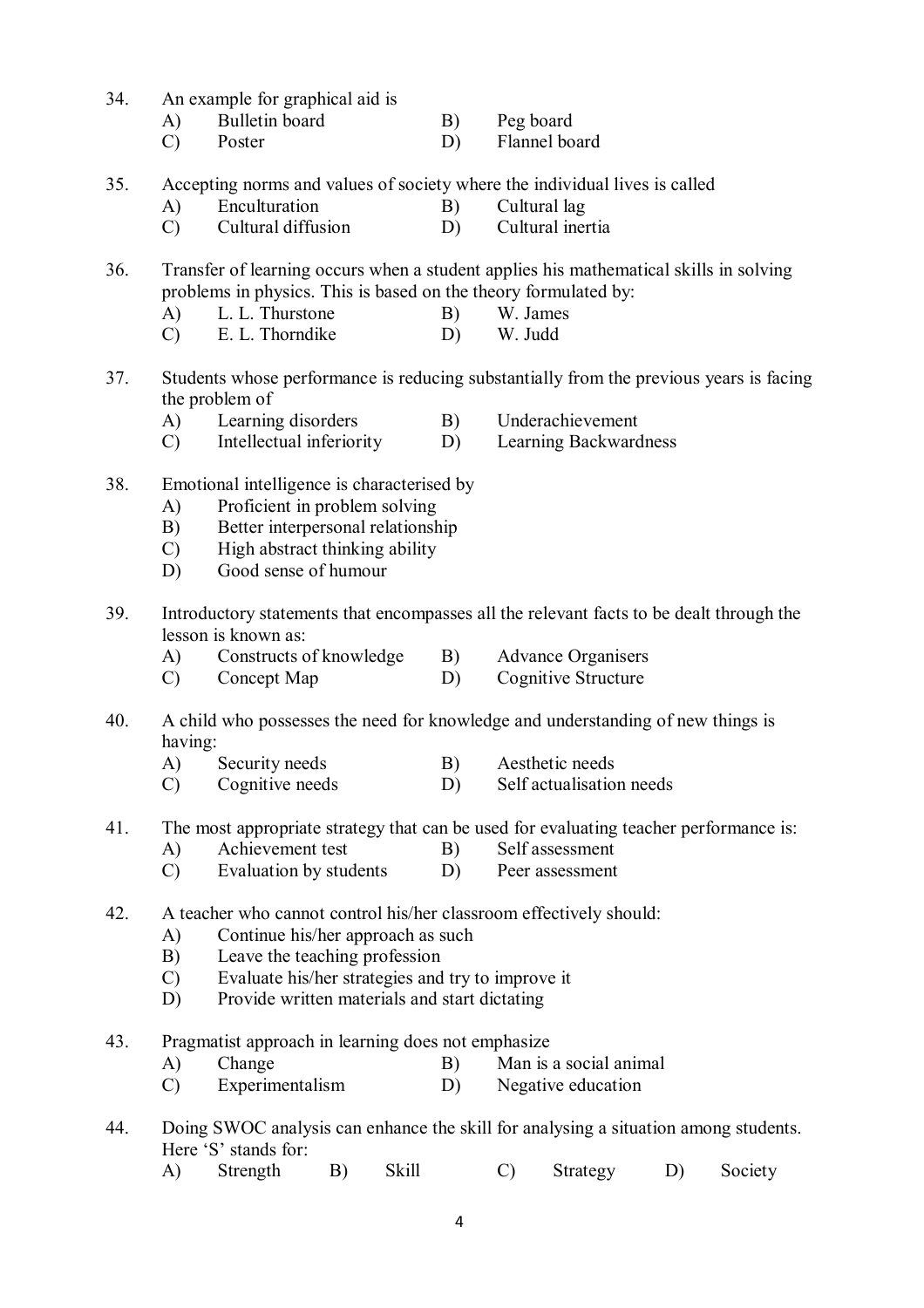- 45. Preetha obeys her parents and teachers due to fear of punishments. According to Kohlberg's theory, she belongs to:
	- A) Pre conventional morality B) Conventional morality
	- C) Post conventional morality D) Autonomous morality
- -
- 46. MS PowerPoint is a
	- A) Presentation software B) Word processor
	- C) Spreadsheet D) Operating system
- 47. A hacker usually uses a proxy server. Why?
	- A) To create a duplicate server on the network
	- B) To create a strong connection with the target
	- C) To obtain a remote access connection
	- D) To hide malicious activity on the network
- 48. The integration of ICT in all the processes, with the aim of enhancing government ability to address the needs of the general public is-----
	- A) e-learning B) e-commerce C) e-banking D) e-governance
- 49. The teacher's behaviour which tends to create a social atmosphere in the classroom is:
	- A) Socialization B) Sociometry
	- C) Classroom climate D) Classroom Interaction
- 50. Environmental Education should be an integral part of our Education, especially school education because:
	- A) It creates more job opportunities
	- B) It helps in reducing environmental pollution
	- C) We are part of environment, so it helps in developing Ecological Ego
	- D) It is part of curriculum.
- 51. According to Gagne's theory of learning, which occupies the top of hierarchy?
	- A) Problem solving B) Chaining
	- C) S-R Learning D) Concepts
- 52. Three language formula is suggested by
	- A) Radhakrishnan Commission
	- B) Macaulay's minutes
	- C) Indian Education Commission 1964-1966<br>D) Wood's dispatch
	- Wood's dispatch
- 53. A person's condition with regard to their psychological and emotional well being is known as:
	- A) Emotional intelligence B) Social intelligence
	- C) Mental health D) Personality
- 54. Constructivist theory postulated by Vygotsky states that learning occurs:
	- A) As a sequence of learning stimulus-response associations
	- B) As a result of experiences of children in terms of social and cultural contexts
	- C) As genetically predetermined
	- D) As a result of biological maturation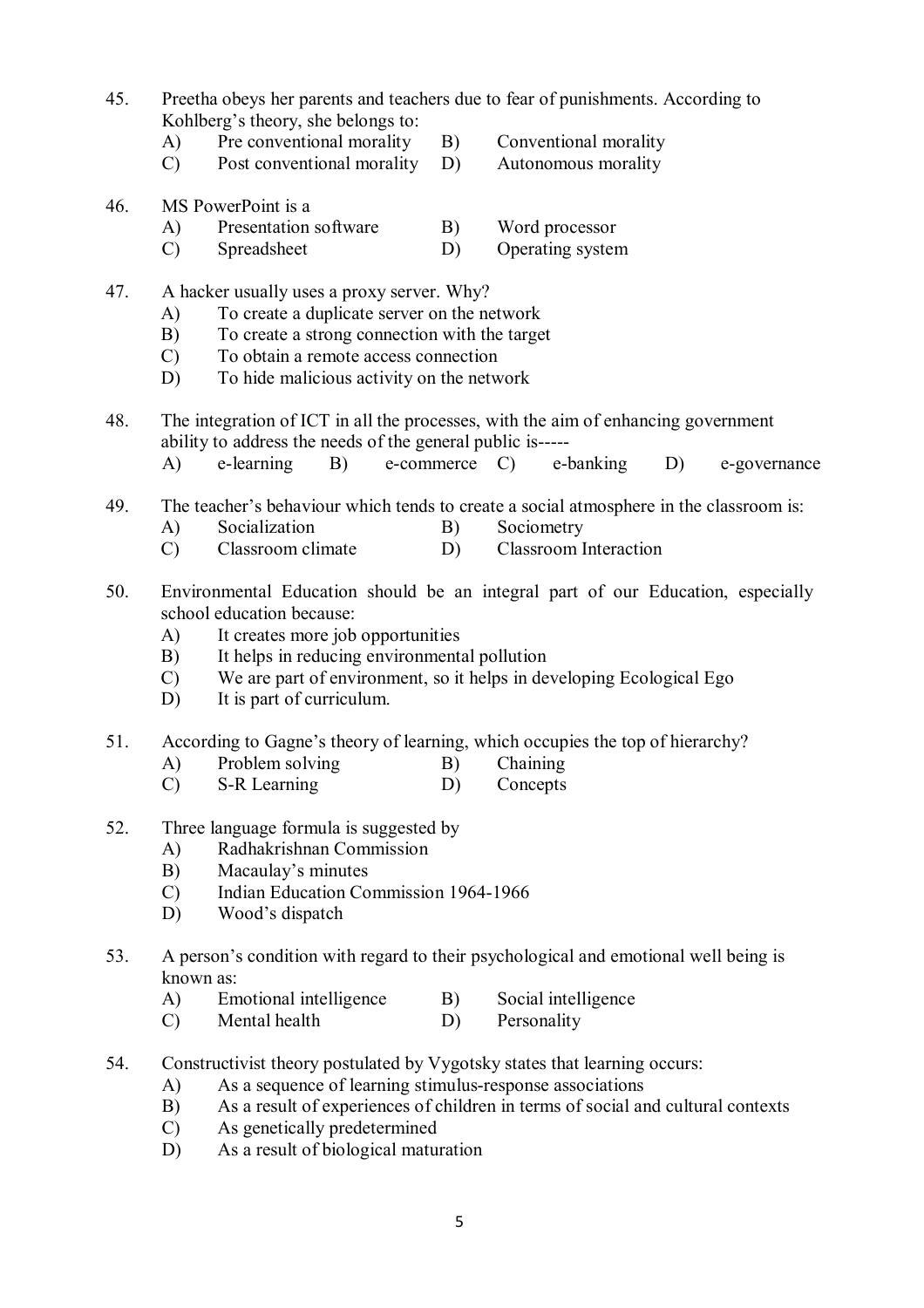| 55. | What is the test by which the difficulties in learning can be assessed? |  |  |
|-----|-------------------------------------------------------------------------|--|--|
|     |                                                                         |  |  |

- A) Prognostic test B) Achievement test
- C) Performance test D) Diagnostic test
- 56. As a teacher, how will you practice democratic values in the class room?
	- A) By organising prayer<br>B) By collaborating with
	- B) By collaborating with students to plan their work
	- C) By conducting quiz programmes
	- D) By imparting rigid discipline

57. The tendency for previous learning to inhibit the recall of later learning is called

- A) Encoding failure B) Retroactive inhibition
- C) Proactive inhibition D) Repression
- 58. Student with difficulty in reading, writing, spelling problems, reasoning, recalling, and organizing information is:
	- A) Under Achiever B) Mentally Challenged
	- C) Delinquent D) Learning Disabled
- 59. Client centred therapy was introduced by
	- A) Abraham Maslow B) David Mc Cleland
	- C) J. B. Watson D) Carl Rogers
- 60. An Adolescent who faces identity crisis and poor self esteem is often caused by
	- A) Early experiences B) Developmental disorders
	- C) Negativism D) Underachievement
- 61. The first JCB Prize for Literature (2018) was won by the translated work of a Malayalam novelist. What is the title of the translated work?
	- A) Why I am a Hindu B) Jasmine days
	- C) Goat days D) Daughters of God the father
- 62. Celebrities like Beethoven, Mozart, Freud, Wittgenstein, Popper, Schrodinger and Mendel were connected with one of the following cities in one way or other. Identify the city.
	- A) London B) Sofia C) Vienna D) Paris
- 63. A mental condition that causes hostages to develop a psychological alliance with their captors is described as:
	- A) Down syndrome B) Rapp-Hodgkin syndrome
	- C) Stockholm syndrome D) Eagle syndrome
- 64. Indian Railway has unveiled a software that will help it to keep track of punctuality of the trains, freight and passenger earnings and much more. What is the name of the software?

A) eDrishti B) eDrone C) Railyan D) Railsuchak

- 65. In December 2018, ISRO successfully launched India's heaviest and most advanced communication satellite into space. What is the name of the satellite?
	- A) HysIS B) GSAT 11 C) GSAT 29 D) Cartosat 2F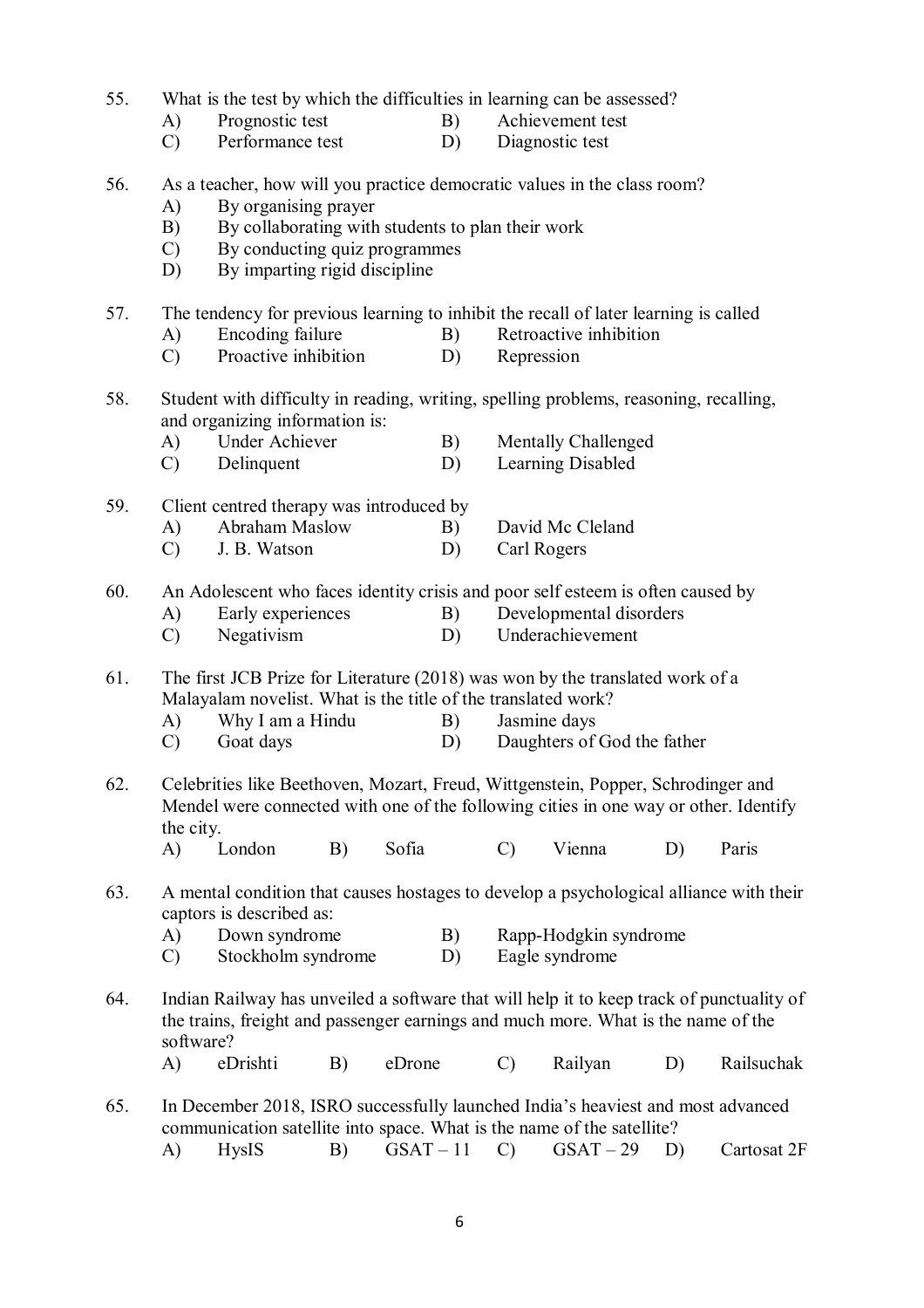| 66. | A)<br>B)<br>$\mathcal{C}$                                                                                                                                                     | The winners of the Infosys Prize, one of the highest monetary awards in India to<br>recognize research, in 2018 includes Dr. S. K. Satheesh, a scientist born in Kerala and<br>working in Indian Institute of Science. What is his area of research?<br>Engineering<br>Economics<br>Nuclear Science |                          |                               |               |  |  |  |  |  |
|-----|-------------------------------------------------------------------------------------------------------------------------------------------------------------------------------|-----------------------------------------------------------------------------------------------------------------------------------------------------------------------------------------------------------------------------------------------------------------------------------------------------|--------------------------|-------------------------------|---------------|--|--|--|--|--|
|     | D)                                                                                                                                                                            | Climate change                                                                                                                                                                                                                                                                                      |                          |                               |               |  |  |  |  |  |
| 67. |                                                                                                                                                                               | Who among the following is the oldest to get Nobel Prize?                                                                                                                                                                                                                                           |                          |                               |               |  |  |  |  |  |
|     | A)                                                                                                                                                                            | Leonard Harvis                                                                                                                                                                                                                                                                                      | B)                       | James Allison                 |               |  |  |  |  |  |
|     | $\mathcal{C}$                                                                                                                                                                 | Arthur Ashkin                                                                                                                                                                                                                                                                                       | D)                       | George P. Smith               |               |  |  |  |  |  |
| 68. | Among the following countries,------ has the largest number of lakes.                                                                                                         |                                                                                                                                                                                                                                                                                                     |                          |                               |               |  |  |  |  |  |
|     | A)                                                                                                                                                                            | Australia                                                                                                                                                                                                                                                                                           | B)                       | United States of America      |               |  |  |  |  |  |
|     | $\mathcal{C}$                                                                                                                                                                 | Finland                                                                                                                                                                                                                                                                                             | D)                       | Denmark                       |               |  |  |  |  |  |
| 69. |                                                                                                                                                                               | Match the following List I (titles) with List II (authors) in correct order.                                                                                                                                                                                                                        |                          |                               |               |  |  |  |  |  |
|     |                                                                                                                                                                               | <u>List I</u>                                                                                                                                                                                                                                                                                       |                          |                               | List II       |  |  |  |  |  |
|     | a.                                                                                                                                                                            | The Era of Darkness: The British Empire in India                                                                                                                                                                                                                                                    | Olga Tokarczuk           |                               |               |  |  |  |  |  |
|     | b.                                                                                                                                                                            | Siddhartha                                                                                                                                                                                                                                                                                          |                          | 2.                            | Doris Lessing |  |  |  |  |  |
|     | $\mathbf{c}$ .                                                                                                                                                                | Flights                                                                                                                                                                                                                                                                                             |                          | 3 <sub>1</sub>                | ShashiTharoor |  |  |  |  |  |
|     | d.                                                                                                                                                                            | The Golden Notebook                                                                                                                                                                                                                                                                                 |                          | 4.                            | Hermann Hesse |  |  |  |  |  |
|     | A)                                                                                                                                                                            | $a-3$ , $b-4$ , $c-1$ , $d-2$                                                                                                                                                                                                                                                                       | B)                       | $a-4, b-3, c-1, d-2$          |               |  |  |  |  |  |
|     | $\mathcal{C}$                                                                                                                                                                 | $a-3$ , $b-1$ , $c-2$ , $d-4$                                                                                                                                                                                                                                                                       | D)                       | $a-2$ , $b-4$ , $c-1$ , $d-3$ |               |  |  |  |  |  |
| 70. |                                                                                                                                                                               | What is the fifth state of matter?                                                                                                                                                                                                                                                                  |                          |                               |               |  |  |  |  |  |
|     | A)                                                                                                                                                                            | Plasma                                                                                                                                                                                                                                                                                              | B)                       | Bose-Einstein condensate      |               |  |  |  |  |  |
|     | $\mathcal{C}$                                                                                                                                                                 | Fermionic condensate                                                                                                                                                                                                                                                                                | D)                       | Quark-gluon plasma            |               |  |  |  |  |  |
| 71. | Two sportspersons were conferred with Rajiv Gandhi Khel Ratna Award 2018. One                                                                                                 |                                                                                                                                                                                                                                                                                                     |                          |                               |               |  |  |  |  |  |
|     | was ViratKohli. Who was the other?                                                                                                                                            |                                                                                                                                                                                                                                                                                                     |                          |                               |               |  |  |  |  |  |
|     | A)                                                                                                                                                                            | Saikhom Mirabai Chanu                                                                                                                                                                                                                                                                               | B)                       | Sardar Singh                  |               |  |  |  |  |  |
|     | $\mathcal{C}$                                                                                                                                                                 | Devendra Jhajharia                                                                                                                                                                                                                                                                                  | D)                       | <b>Ankur Mittal</b>           |               |  |  |  |  |  |
| 72. | The Malayalam book Bhoumachapam written by C S Meenakshi deals with                                                                                                           |                                                                                                                                                                                                                                                                                                     |                          |                               |               |  |  |  |  |  |
|     | A)                                                                                                                                                                            | Rivers of Kerala                                                                                                                                                                                                                                                                                    | Curse on the Earth<br>B) |                               |               |  |  |  |  |  |
|     | $\mathcal{C}$                                                                                                                                                                 | Natural calamities                                                                                                                                                                                                                                                                                  | D)                       | Cartography                   |               |  |  |  |  |  |
| 73. | Travancore, Kochi and Malabar regions had a number of salas, the ancient seats of<br>learning. Which of the following salas were not located within the present Kerala state? |                                                                                                                                                                                                                                                                                                     |                          |                               |               |  |  |  |  |  |
|     | $\mathbf{i}$ .                                                                                                                                                                | Kanthaloor Sala                                                                                                                                                                                                                                                                                     | ii.                      | Sukapuram Sala                |               |  |  |  |  |  |
|     | $\overline{iii}$ .                                                                                                                                                            | Parthivapuram Sala                                                                                                                                                                                                                                                                                  | iv.                      | Sreevallabha Perumsala        |               |  |  |  |  |  |
|     | A)                                                                                                                                                                            | $i \& ii$                                                                                                                                                                                                                                                                                           | B)                       | $i\in \mathcal{X}$ iii        |               |  |  |  |  |  |
|     | $\mathcal{C}$                                                                                                                                                                 | iii $\&$ iv                                                                                                                                                                                                                                                                                         | D)                       | $i$ , ii, iii & iv            |               |  |  |  |  |  |
|     |                                                                                                                                                                               |                                                                                                                                                                                                                                                                                                     |                          |                               |               |  |  |  |  |  |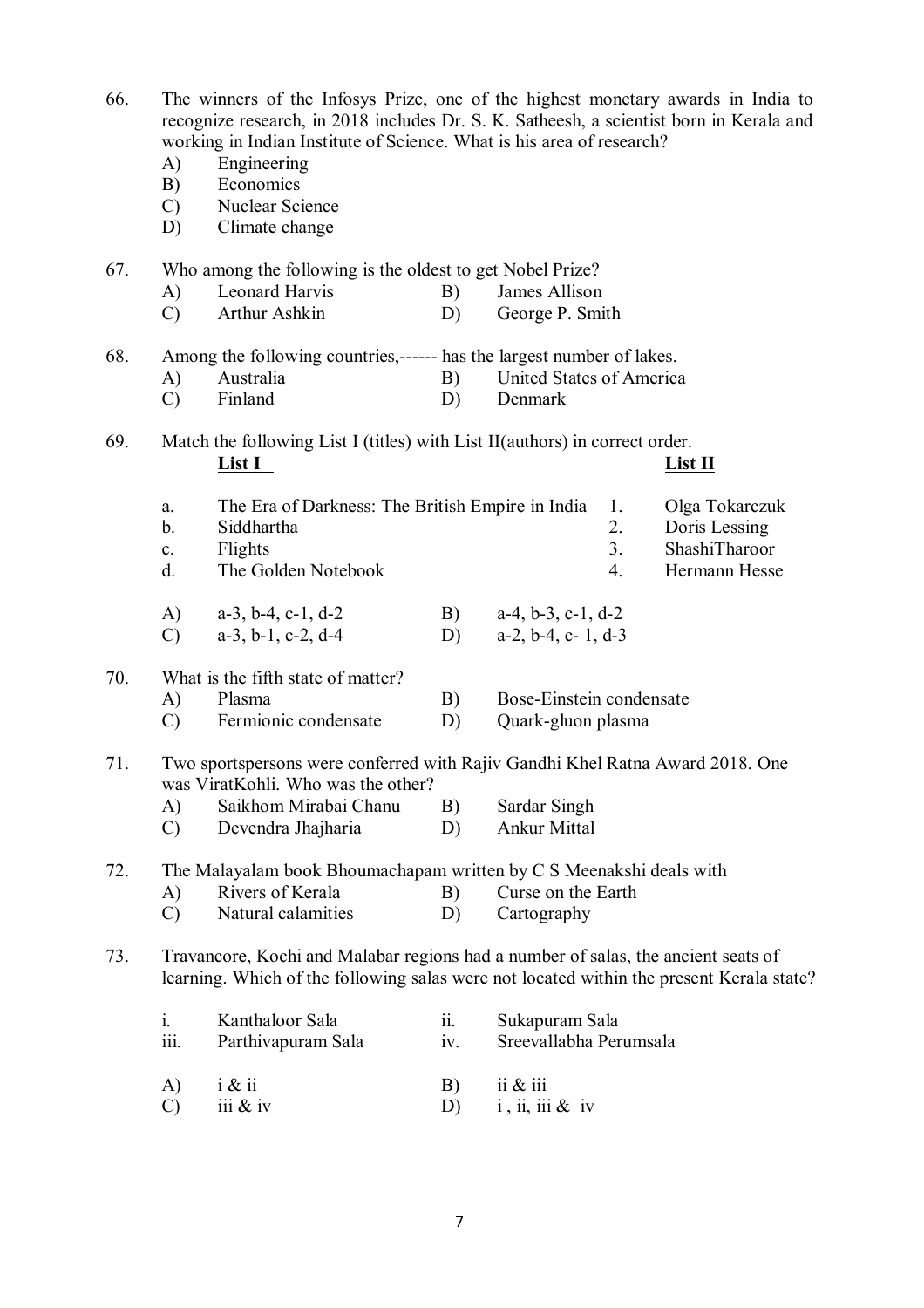- 74. Identify the true statements about classical languages in India
	- i. The first declared classical language in India was Sanskrit.
	- ii. Only six languages have been identified so far.
	- iii. Classical languages are identified once in five years.
	- Iv. The languages of all the four South Indian states come under the classical category.
	- A) Only i  $\&$  ii are correct B) Only ii  $\&$  iv are correct.
	- C) Only i  $\&$  iv are correct D) Only i  $\&$  iii are correct.

### 75. Which of the following statements about Finance Commission of India are true?

- i. It is appointed under article 280 of the Indian constitution.
- ii. It is appointed in every five years.
- iii. The current Chairman of Finance Commission is Y. V. Reddy.
- Iv. It is formed to recommend the budgetary allocations to only the central government.
- A) Only i  $\&$  ii are correct B) Only ii  $\&$  iv are correct C) Only i  $\&$  iv are correct D) Only i  $\&$  iii are correct

76. Name the first news agency of the world:

- A) Reuters B) Agence Havas
- C) ITAR Tass D) Xin Hua

## 77. What is the name of the search engine launched by Google to help science researchers and data journalists locate online data that is freely available?

- A) Dataset search B) Big data search C) Google Scholar Plus D) Data search Plus
- 78. The FIFA World Cup 2022 will be held in ------ A) Dubai B) Mexico C) Qatar D) South Korea
- 79. Novak Djokovic who won the US Open 2018 belongs to: A) USA B) Switzerland C) Sweden D) Serbia
- 80. Match the following List I with List II in correct order.

|     |               | <b>List I</b>                                                                                                       |    | List II                       |            |
|-----|---------------|---------------------------------------------------------------------------------------------------------------------|----|-------------------------------|------------|
|     | a.            | Vaikkom Satyagraha                                                                                                  | 1. | 1891                          |            |
|     | b.            | <b>Temple Entry Proclamation</b>                                                                                    | 2. | 1924                          |            |
|     | c.            | Malayali Memorial                                                                                                   | 3. | 1931                          |            |
|     | d.            | Guruvayur Satyagraha                                                                                                | 4. | 1936                          |            |
|     | $\bf{A}$      | $a-3$ , $b-4$ , $c-2$ , $d-1$                                                                                       | B) | $a-4$ , $b-1$ , $c-2$ , $d-3$ |            |
|     | $\mathcal{C}$ | $a-4, b-3, c-2, d-1$                                                                                                | D) | $a-2, b-4, c-1, d-3$          |            |
| 81. |               | Which of the following is the world computer literacy day?<br>$2nd$ December B) $23rd$ August C) $8th$ September D) |    |                               | $5th$ June |
|     | $\bf{A}$      |                                                                                                                     |    |                               |            |
| 82. |               | Which of the following is the largest metro rail network in India?                                                  |    |                               |            |

A) Kolkata B) Delhi C) Mumbai D) Hyderabad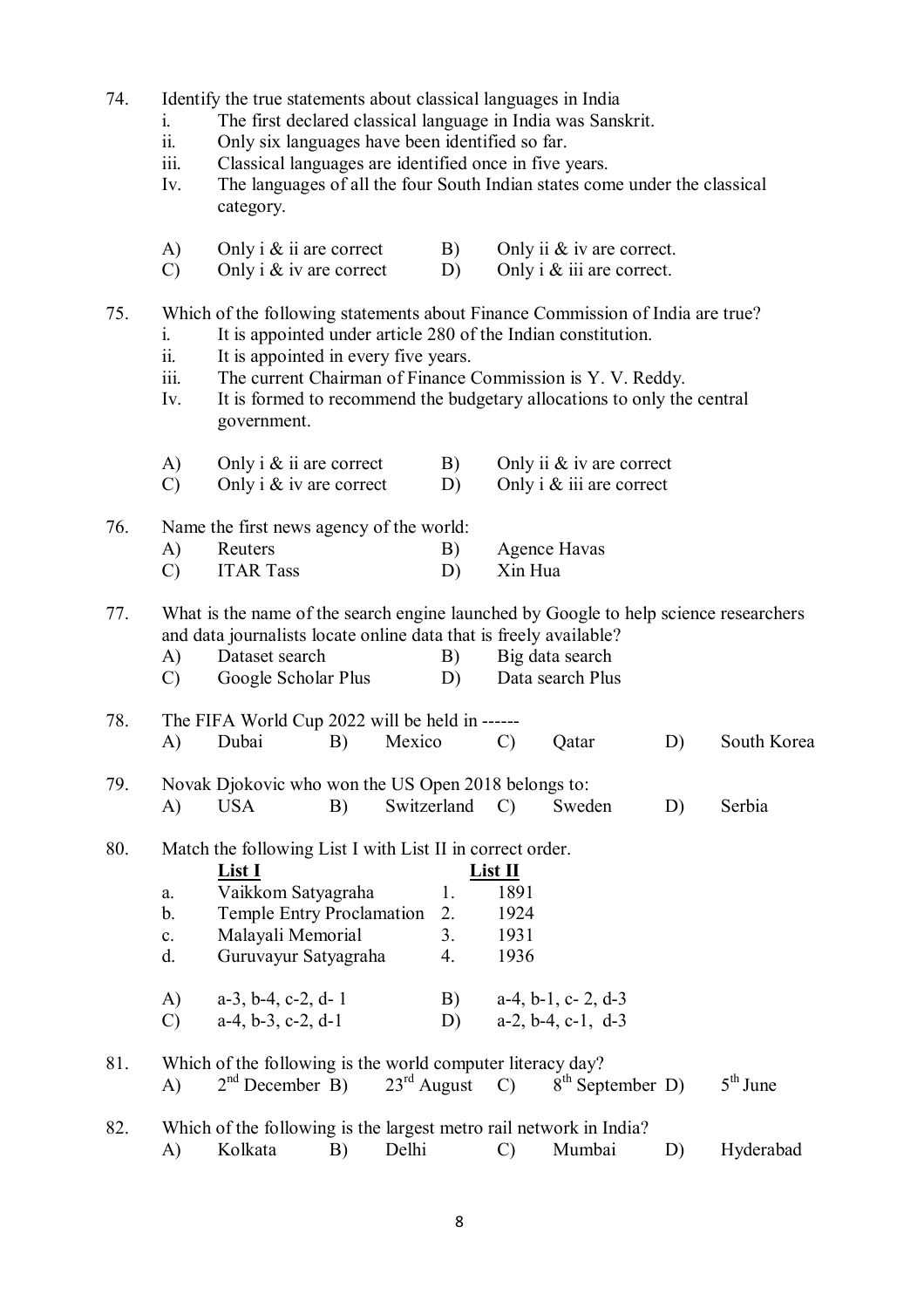| 83. | The maximum retail price (MRP) of a fan is Rs. 690. The shopkeeper allows a 10 %<br>discount on the MRP. For a privileged customer, he allows an additional discount of<br>10%. What is the selling price of the fan rounded off to the next whole number? |                                                                                                                           |    |          |          |                                                  |                                                       |    |          |  |
|-----|------------------------------------------------------------------------------------------------------------------------------------------------------------------------------------------------------------------------------------------------------------|---------------------------------------------------------------------------------------------------------------------------|----|----------|----------|--------------------------------------------------|-------------------------------------------------------|----|----------|--|
|     | A)                                                                                                                                                                                                                                                         | 559                                                                                                                       | B) | 548      |          | $\mathcal{C}$                                    | 558                                                   | D) | 556      |  |
| 84. | A)                                                                                                                                                                                                                                                         | Complete the series: 113, 226, 346, 480, 635, ?<br>717                                                                    | B) | 786      |          | $\mathcal{C}$                                    | 818                                                   | D) | 846      |  |
| 85. |                                                                                                                                                                                                                                                            | The difference between $\frac{4}{5}$ <sup>th</sup> of a number and 38% of the same number is 1134. What<br>is the number? |    |          |          |                                                  |                                                       |    |          |  |
|     | $\mathbf{A}$                                                                                                                                                                                                                                               | 2850                                                                                                                      | B) | 2750     |          | $\mathcal{C}$                                    | 2800                                                  | D) | 2700     |  |
| 86. |                                                                                                                                                                                                                                                            | Four years ago, the ratio of ages of Biju and Binoj was 3:2. Four years from now, the                                     |    |          |          |                                                  |                                                       |    |          |  |
|     | A)                                                                                                                                                                                                                                                         | ratio will be 4:3. Then, find out the present age of Biju.<br>28                                                          | B) | 27       |          | C)                                               | 26                                                    | D) | 25       |  |
| 87. |                                                                                                                                                                                                                                                            | Find the value of x:<br>$x^2/\sqrt{289} + 13 \times \sqrt{256} = 225$                                                     |    |          |          |                                                  |                                                       |    |          |  |
|     | A)                                                                                                                                                                                                                                                         | 12                                                                                                                        | B) | 15       |          | $\mathcal{C}$                                    | 17                                                    | D) | 18       |  |
| 88. | Find out the answer.<br>$5/60 + 25/30 - 15/40 - 5/20$                                                                                                                                                                                                      |                                                                                                                           |    |          |          |                                                  |                                                       |    |          |  |
|     | $\mathbf{A}$                                                                                                                                                                                                                                               | 35/120                                                                                                                    | B) | 10/30    |          | $\mathcal{C}$                                    | 50/140                                                | D) | 50/150   |  |
| 89. |                                                                                                                                                                                                                                                            | If a means +, b means -, c means $\times$ and d means $\div$ , then what is the result of 90 c 70 a<br>30 b 80 d 20?      |    |          |          |                                                  |                                                       |    |          |  |
|     | A)                                                                                                                                                                                                                                                         | 5326                                                                                                                      | B) | 6326     |          | $\mathcal{C}$                                    | 6126                                                  | D) | 5126     |  |
| 90. | Match the following List I(stock market indices) with List II(respective countries) in<br>correct order.                                                                                                                                                   |                                                                                                                           |    |          |          |                                                  |                                                       |    |          |  |
|     |                                                                                                                                                                                                                                                            | <u>List I</u>                                                                                                             |    |          |          | List II                                          |                                                       |    |          |  |
|     | a.<br>b.                                                                                                                                                                                                                                                   | <b>FTSC 100</b><br><b>NIFTY</b>                                                                                           |    |          | 1.<br>2. | Japan<br><b>Britain</b>                          |                                                       |    |          |  |
|     | $\mathbf{c}$ .                                                                                                                                                                                                                                             | Dow Jones                                                                                                                 |    |          | 3.       | India                                            |                                                       |    |          |  |
|     | d.                                                                                                                                                                                                                                                         | Nikkei 225                                                                                                                |    |          |          | <b>USA</b>                                       |                                                       |    |          |  |
|     | A)<br>$\mathcal{C}$                                                                                                                                                                                                                                        | $a-3$ , $b-4$ , $c-1$ , $d-2$<br>$a-2, b-3, c-4, d-1$                                                                     |    |          | B)<br>D) |                                                  | $a-3$ , $b-4$ , $c-2$ , $d-1$<br>$a-4, b-3, c-1, d-2$ |    |          |  |
| 91. |                                                                                                                                                                                                                                                            | What is the rank of India in the Human Development Index of 2018?                                                         |    |          |          |                                                  |                                                       |    |          |  |
|     | A)                                                                                                                                                                                                                                                         | 101                                                                                                                       | B) | 115      |          | $\mathcal{C}$                                    | 130                                                   | D) | 158      |  |
| 92. | Which of the following is the rarest halogen on earth?                                                                                                                                                                                                     |                                                                                                                           |    |          |          |                                                  |                                                       |    |          |  |
|     | A)                                                                                                                                                                                                                                                         | Flourine                                                                                                                  | B) | Chlorine |          | $\mathcal{C}$                                    | <b>Bromine</b>                                        | D) | Astatine |  |
| 93. |                                                                                                                                                                                                                                                            | Statue of Unity in India has emerged as the world's tallest statue now. Till then which<br>was the tallest statue?        |    |          |          |                                                  |                                                       |    |          |  |
|     | Jesus the Redeemer<br>B)<br>A)<br>$\mathcal{C}$<br>Spring Temple Buddha<br>D)                                                                                                                                                                              |                                                                                                                           |    |          |          | Statue of Liberty<br>Garuda Wisnu Kencana Statue |                                                       |    |          |  |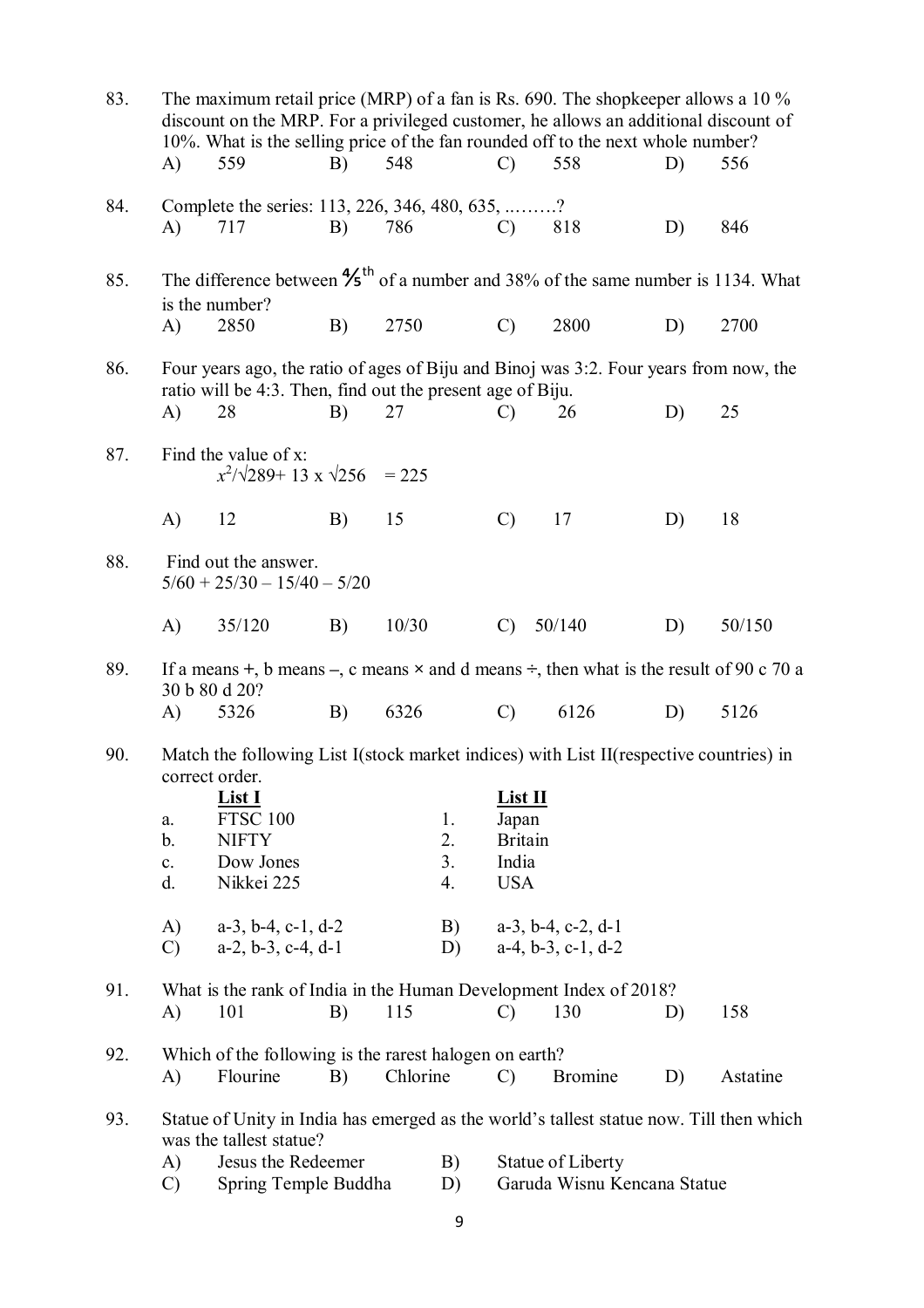- 94. From the following list, identify the correct group of official languages of the United Nations.
	- A) Arabic, Chinese, English, French, German and Russian
	- B) Chinese, English, French, Russian, German and Spanish
	- C) Chinese, English, French, Japanese, Portuguese and Russian
	- D) Arabic, Chinese, English, French, Russian and Spanish
- 95. In India, which of the following scheme was launched with the purpose of funding the non-corporate small business sector?
	- A) Pradhan Mantri Jeevan Jyothi Yojana
	- B) Pradhan Mantri Suraksha BimaYojana
	- C) Pradhan Mantri Jan Dhan Yojana
	- D) Pradhan Mantri Mudra Yojana
- 96. 'A reduction in emissions of carbon dioxide or greenhouse gases made in order to compensate for or to offset an emission made elsewhere' is known as:
	- A) Carbon footprint
	- B) Carbon offset
	- C) Fossil fuel consumption reduction
	- D) Ozone recovery
- 97. Cubism, one of the most influential visual art styles, was initiated by:
	- A) Pablo Picasso B) Titian C) Van Gogh D) Paul Cezanne
- 98. Draft of the National Register of Citizens (NRC) which led to a controversy in India in 2018 was concerned with which of the following state?
	- A) Arunachal Pradesh B) Assam
	- C) Manipur D) Sikkim
- 99. IMF is the result of:
	- A) Geneva Conference
	- B) Paris Conference
	- C) Brettonwood Conference
	- D) Hawana Conference

#### 100. Add the question tag in the following sentence.

I am strong. --------?

| A) am I not? B) amn't I? C) aren't I? D) isn't it? |  |  |  |
|----------------------------------------------------|--|--|--|

101. A person who uses long, unusual, sometimes obscure words in speech or writing is known as:

- A) Highfalutin B) Sesquipedalianist
- C) Bombastic D) Eloquent
- 102. The rate at which the Reserve Bank of India lends money to commercial banks is called
	- A) Prime lending Rate B) Banker's Rate
	- C) Reverse Repo Rate D) Repo Rate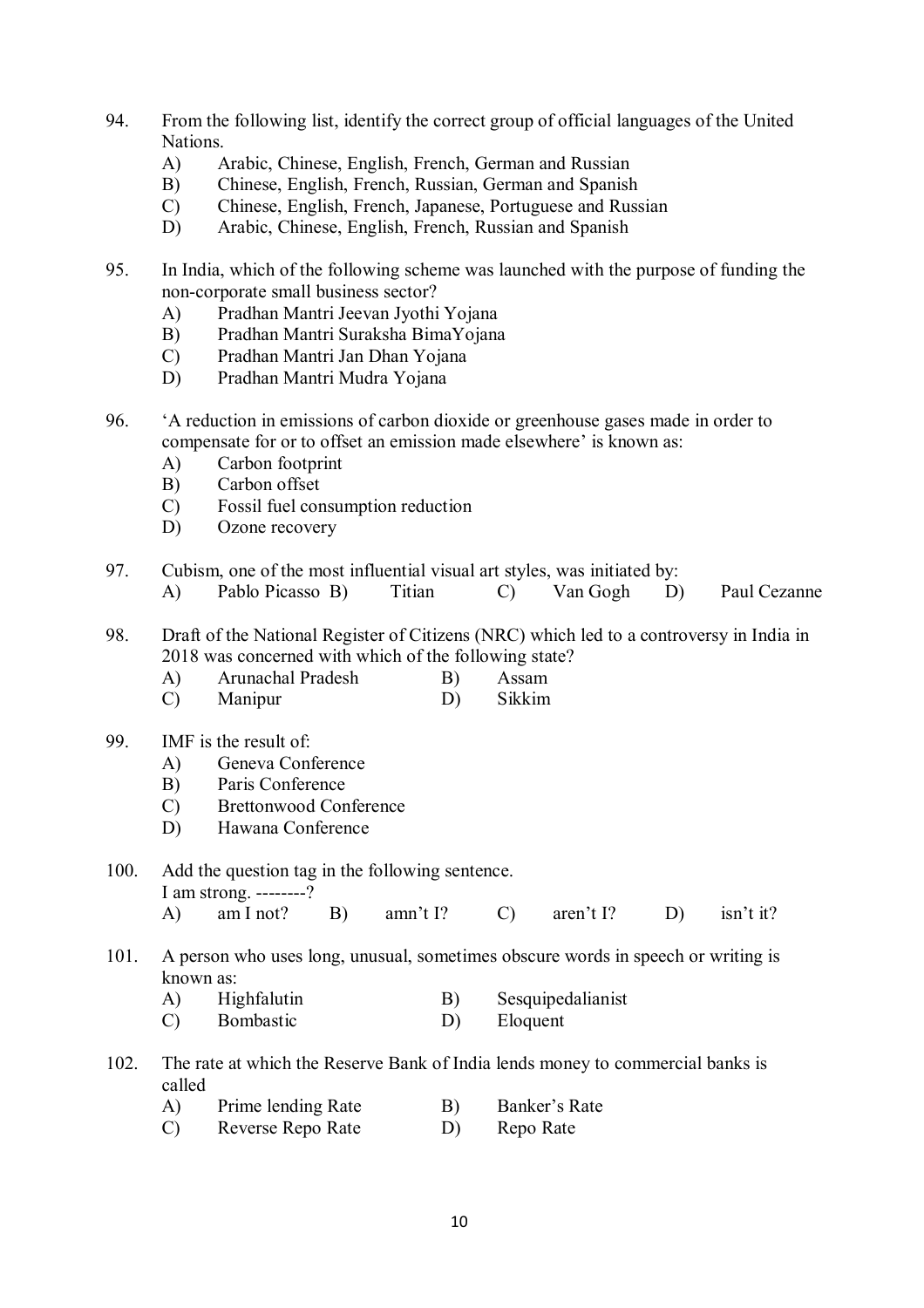| 103. | A)                                                                                                                                                                                                    | Nadia Murad won the Nobel Prize, 2018 for ---------<br>Peace                                              | B) |         | Chemistry $C$ )                            |                                               | Medicine                |           | D)                    | Economics                                                                                |  |
|------|-------------------------------------------------------------------------------------------------------------------------------------------------------------------------------------------------------|-----------------------------------------------------------------------------------------------------------|----|---------|--------------------------------------------|-----------------------------------------------|-------------------------|-----------|-----------------------|------------------------------------------------------------------------------------------|--|
| 104. | A)                                                                                                                                                                                                    | Find the word which does not belong to that group<br>Amiable                                              | B) | Affable |                                            | Adorable<br>$\mathcal{C}$                     |                         |           | D)                    | Amicable                                                                                 |  |
| 105. |                                                                                                                                                                                                       | Under which Article of the Constitution of India, a Public Interest Litigation (PIL) can                  |    |         |                                            |                                               |                         |           |                       |                                                                                          |  |
|      | A)                                                                                                                                                                                                    | be filed before the Supreme Court?<br>32                                                                  | B) | $51-A$  |                                            | $\mathcal{C}$                                 | 9                       |           | D)                    | 34                                                                                       |  |
| 106. | "Nava Kerala Mission", launched by the Government of Kerala in November, 2016,<br>seeks to address problems faced in four key social sectors, namely, health, education,<br>agriculture and --------- |                                                                                                           |    |         |                                            |                                               |                         |           |                       |                                                                                          |  |
|      | A)<br>$\mathcal{C}$                                                                                                                                                                                   | Cottage Industry<br>Waste disposal                                                                        |    |         | B)<br>D)                                   | Housing                                       | Afforestation           |           |                       |                                                                                          |  |
| 107. | A)                                                                                                                                                                                                    | The venue of the 24 <sup>th</sup> Climate Summit was Katowice in ----------<br>Russia                     | B) | Holland |                                            | $\mathcal{C}$                                 | Poland                  |           | D)                    | Ireland                                                                                  |  |
|      |                                                                                                                                                                                                       |                                                                                                           |    |         |                                            |                                               |                         |           |                       |                                                                                          |  |
| 108. |                                                                                                                                                                                                       | Onges, Jarawas and Sentinelese are tribes of -------                                                      |    |         |                                            |                                               |                         |           |                       |                                                                                          |  |
|      | Lakshadweep.<br>B)<br>A)<br>Kuruva Islands<br>$\mathcal{C}$<br>D)                                                                                                                                     |                                                                                                           |    |         | Daman and Diu<br>Andaman & Nicobar Islands |                                               |                         |           |                       |                                                                                          |  |
| 109. | Kartarpur Corridor is to connect India with -------.<br>Myanmar<br>Nepal<br>B)<br>$\mathcal{C}$<br>Bangladesh<br>D)<br>A)                                                                             |                                                                                                           |    |         |                                            |                                               |                         | Pakistan  |                       |                                                                                          |  |
| 110. |                                                                                                                                                                                                       | Match the following List I with List II in correct order.                                                 |    |         |                                            |                                               |                         |           |                       |                                                                                          |  |
|      |                                                                                                                                                                                                       | <b>List I</b>                                                                                             |    |         |                                            |                                               |                         | $List$ II |                       |                                                                                          |  |
|      | a.                                                                                                                                                                                                    | World Teachers Day                                                                                        |    |         |                                            |                                               | 1.                      |           | $3rd$ December        |                                                                                          |  |
|      | b.<br>$\mathbf{c}$ .                                                                                                                                                                                  | International Women's Day<br>Engineer's Day (India)                                                       |    |         |                                            | $5th$ October<br>2.<br>$15th$ September<br>3. |                         |           |                       |                                                                                          |  |
|      | d.                                                                                                                                                                                                    | World Day of Persons with Disabilities                                                                    |    |         |                                            |                                               | 4.                      |           | 8 <sup>th</sup> March |                                                                                          |  |
|      | A)                                                                                                                                                                                                    | $a-3$ , $b-4$ , $c-1$ , $d-2$                                                                             |    |         |                                            | B) $a-2$ , $b-4$ , $c-3$ , $d-1$              |                         |           |                       |                                                                                          |  |
|      | $\mathcal{C}$                                                                                                                                                                                         | $a-2, b-3, c-4, d-1$                                                                                      |    |         |                                            |                                               | D) $a-4, b-3, c-1, d-2$ |           |                       |                                                                                          |  |
| 111. |                                                                                                                                                                                                       | In a row of girls, Malathi is 8th from the start and 12th from the end. In another row,<br>rows together? |    |         |                                            |                                               |                         |           |                       | Priya is 11th from the start and 14th from the end. How many girls are there in both the |  |
|      | A)                                                                                                                                                                                                    | 33                                                                                                        | B) | 43      |                                            | $\mathcal{C}$                                 | 40                      |           | D)                    | 23                                                                                       |  |
| 112. | A)                                                                                                                                                                                                    | A metal present in insulin is --------<br>Aluminium                                                       | B) | Iron    |                                            | $\mathcal{C}$                                 | Copper                  |           | D)                    | Zinc                                                                                     |  |
| 113. | Among the following Indian states which one has the least forest cover?<br>Arunachal Pradesh<br>Punjab<br>A)<br>B)<br>Sikkim<br>$\mathcal{C}$<br>Chattisgarh<br>D)                                    |                                                                                                           |    |         |                                            |                                               |                         |           |                       |                                                                                          |  |